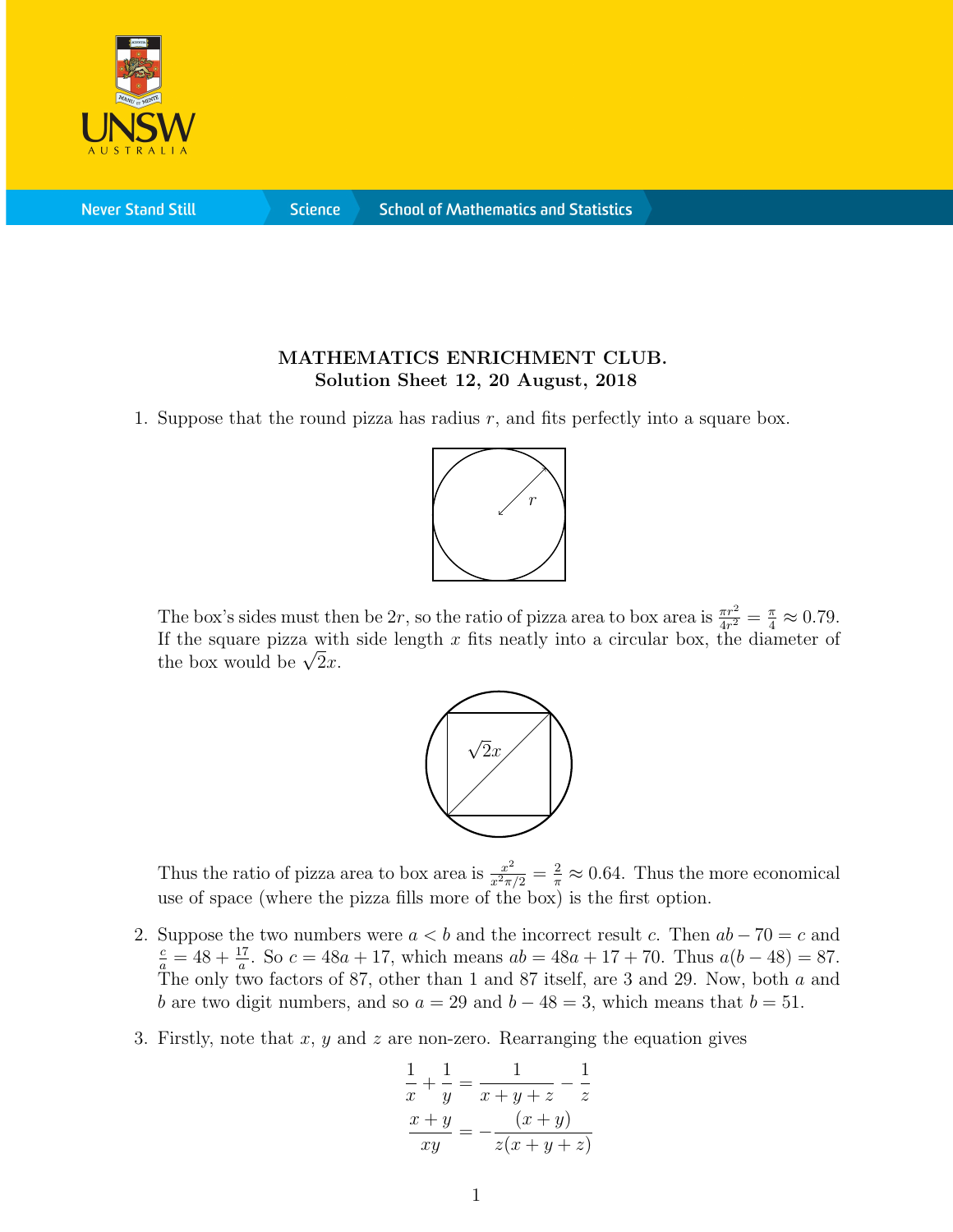So we have to satisfy

$$
z(x + y)(x + y + z) = -xy(x + y).
$$

Consequently,

$$
z(x + y)(x + y + z) + xy(x + y) = 0
$$
  
(x + y)[z(x + y + z) + xy] = 0  
(x + y)(zx + zy + z<sup>2</sup> + xy) = 0

We can factorise the second bracket using grouping in pairs to obtain

$$
(z+y)(y+z)(x+z) = 0
$$

So as long as two of x, y and z are equal in magnitude but opposite in sign, then the remaining pronumeral can take any non-zero integer value at all.

4. Let's write  $N = 100a + 10b + c$  or [abc] for short. The

five numbers that can be obtained by permuting the digits are [acb], [bac], [bca], [cab] and [cba]. We know that

$$
\frac{1}{5}([acb] + [bac] + [bca] + [cab] + [cba]) = N.
$$

Since adding the mean to a set of numbers doesn't change the mean, so we can write

$$
\frac{1}{6}([abc] + [acb] + [bac] + [bca] + [cab] + [cba]) = N.
$$

Adding up the left hand sides, we have

$$
2(a+b+c) \times 100 + 2(a+b+c) \times 10 + 2(a+b+c) \times 1 = 6N.
$$

Thus

$$
111(a + b + c) = 3N.
$$

Dividing this by 3, we have  $N = 37(a + b + c)$ . Since  $N < 500$ ,  $a + b + c \le 13$ . Also, a, b and c must be distinct and non-zero, so  $a + b + c \ge 1 + 2 + 3 = 6$ . The multiples of 37 in this range that have distinct non-zero digits are:

$$
37 \times 7 = 259
$$

$$
37 \times 8 = 296
$$

$$
37 \times 13 = 481
$$

The only multiple of 37 with distinct digits whose digit-sum equals the other factor is 481, as  $4 + 8 + 1 = 13$ . Thus  $N = 481$ .

5. Firstly, let us consider points lying inside  $\triangle ABC$ . Points lying on the bisector of  $\angle A$ are equidistant from AB and AC. Similarly, points lying on the bisector of  $\angle B$  are equidistant from AB and BC; points lying on the bisector of  $\angle C$  are equidistant from AC and BC. Thus points lying on the intersection of any two of these bisectors are equidistant from all three sides. So the incentre (the common point of intersection of the three angle bisectors) is the only point inside the triangle that is equidistant from  $\ell_1, \ell_2$  and  $\ell_3$ .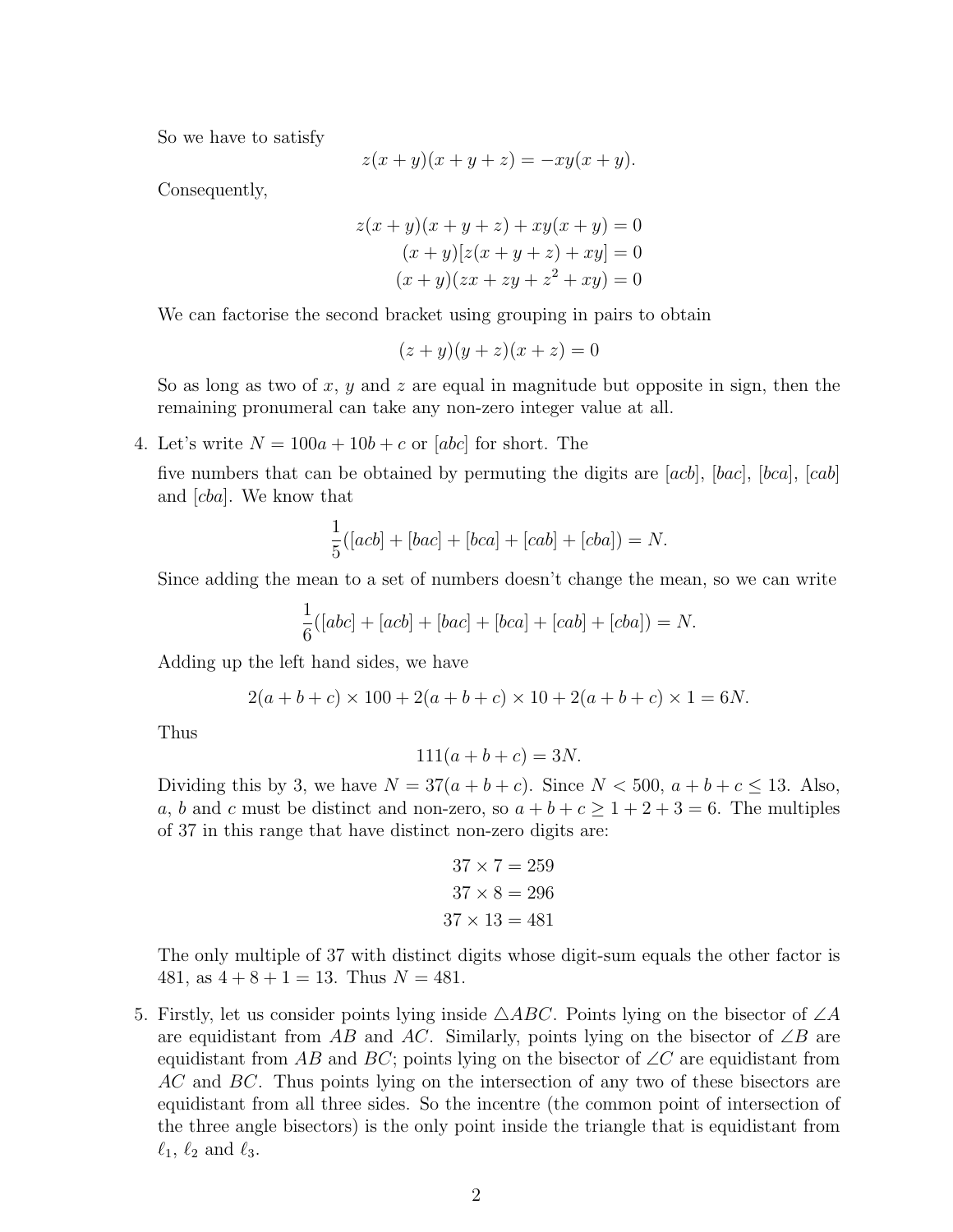

Now let us consider points lying outside the triangle. We can use a similar argument to show that the common point of intersection between one bisector of the triangle and the bisectors of the exterior angles of the other two vertices of the triangle is also equidistant from  $\ell_1$ ,  $\ell_2$  and  $\ell_3$ . One of these points, marked as X1, is shown in the diagram below.



There are three of these points associated with any triangle, and they are called the excentres of  $\triangle ABC$ , as you can draw a circle centred at one of the excentres that is tangent to all three sides of the triangle, extended where necessary.

Interestingly, if we join the three excentres to form a new triangle,  $DEF$  say, then  $\triangle ABC$  is the orthic triangle of  $\triangle DEF$  (the orthic triangle is the triangle obtained by joining the feet of the three altitudes) and the incentre of  $\triangle ABC$  is then the orthocentre of  $\triangle DEF$ .

6. If we try the codes

| 1 | $\sqrt{2}$ | 3              | 4            | $5^{\circ}$  | 6  | 7 |
|---|------------|----------------|--------------|--------------|----|---|
| 7 | 1          | $\overline{2}$ | 3            | 4            | 5  | 6 |
| 6 | 7          | 1              | 2            | 3            | 4  | 5 |
| 5 | 6          | 7              | $\mathbf{1}$ | 2            | 3  | 4 |
| 4 | 5          | 6              | 7            | $\mathbf{1}$ | 2  | 3 |
| 3 | 4          | 5              | 6            | 7            | 1  | 2 |
| 2 | 3          |                | 5.           | 6.           | -7 |   |